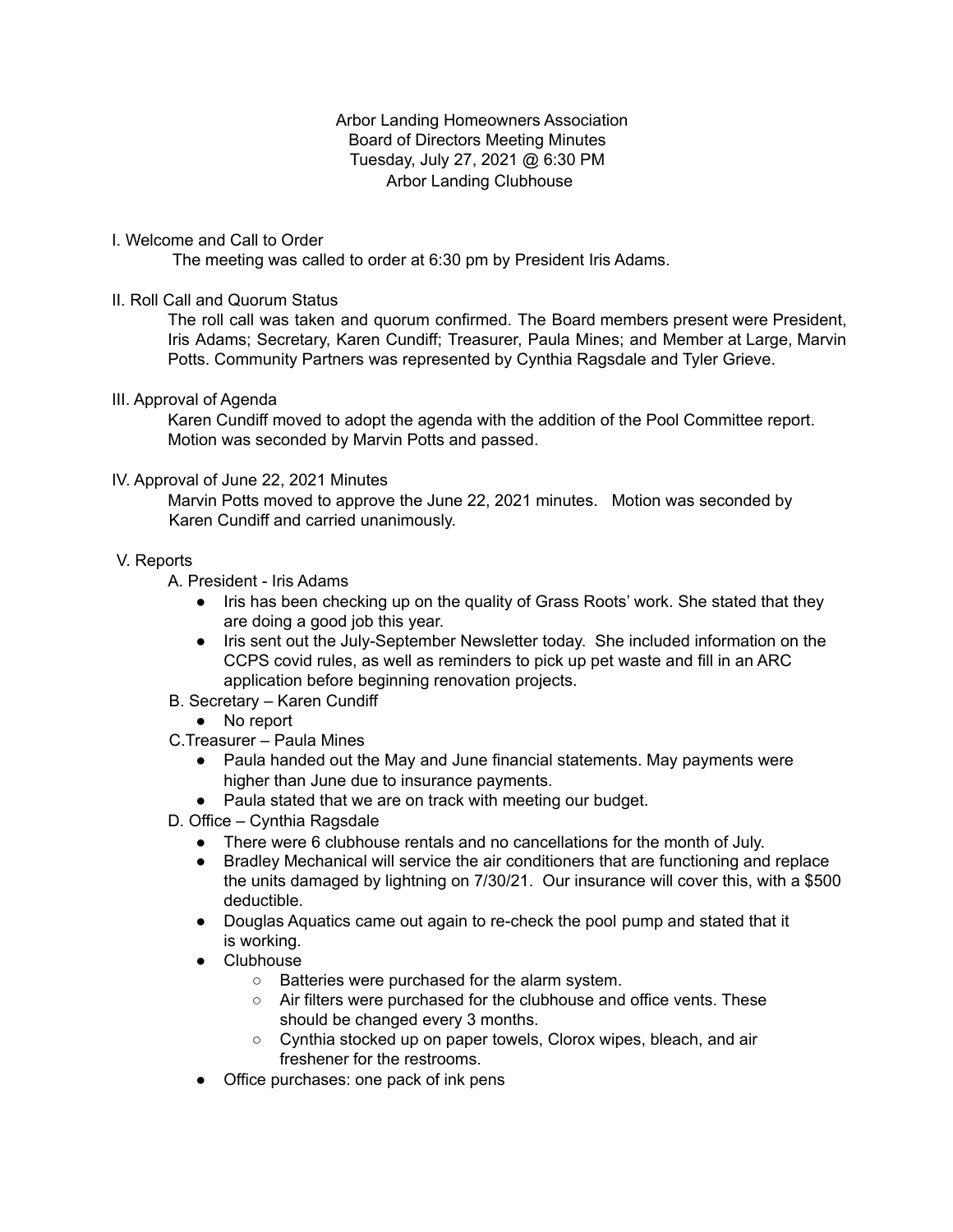- Cynthia has handed out 586 2021 pool pass stickers and 177 guest passes. 188 residents have signed into the pool log.
- Office concerns, questions, and complaints received:
	- Complaints regarding unkempt yards, fireworks set off on property, farm vehicle parked on the street.
	- Complaint about truck drivers disregarding the "Do Not Enter" sign at the Arbor Landing entrance and routinely driving through and damaging flower beds and mulch. This seems to occur every other week. This was forwarded to Mary at IBPOA.
	- Concern expressed about solicitation in Arbor Landing, since there is a No Soliciting sign at the entrance. According to county law, it is still legal if the person has a solicitation license.
	- Pool complaints- will be included in the Pool Committee report below.

# E. Committees

- 1. Social
	- No report.
- 2. ARC
	- We need someone to step up and chair this committee, as Richard Ramos has stepped down from the position.
	- We still have committee members. At some point the standards need to be updated.
- 3. Pool
	- Karen reported that on July 19th, the members of the Pool Committee sponsored Lifeguard Appreciation Day for Lily, the guard who works long hours each weekday and does an excellent job. We are thankful that she is here so that we can be open our regular hours, when other pools have had to close or cut their hours due to a lifeguard shortage this summer. Lily was very gratified by the event and enjoyed the food, gifts, balloons, cards, and poster.
	- Karen introduced 2 new members of the Pool Committee, Carly Beck and Debbie Schiflett, who were at the meeting. Karen expressed appreciation for all of Carly's work in helping clean up the pool area.
	- Curtis Johnson from Douglas Aquatics came out to re-check the pump the week of July 12th and opened a valve that was partly closed. This increased the chlorine level and the pool has appeared cleaner. He stated that the chlorine levels are checked every 2 hours and that the pool is safe. No bacteria can grow in the water, even if there is some black algae on the side walls.
	- Douglas provided a vacuum that picks up more debris than the one we have.
	- Some concerns from the pool committee or residents are as follows:
		- Black algae on the pool walls.
		- Missing rail to the step ladder in the 5' and one loose rail.
		- Caulking needed in areas surrounding the pool.
		- Dirty tables and chairs.
		- Chlorine levels are not up to standard.
		- Overgrowth of bushes through the pool fence.
		- The board might want to consider purchasing a pool Roomba vacuum to keep the bottom cleaner.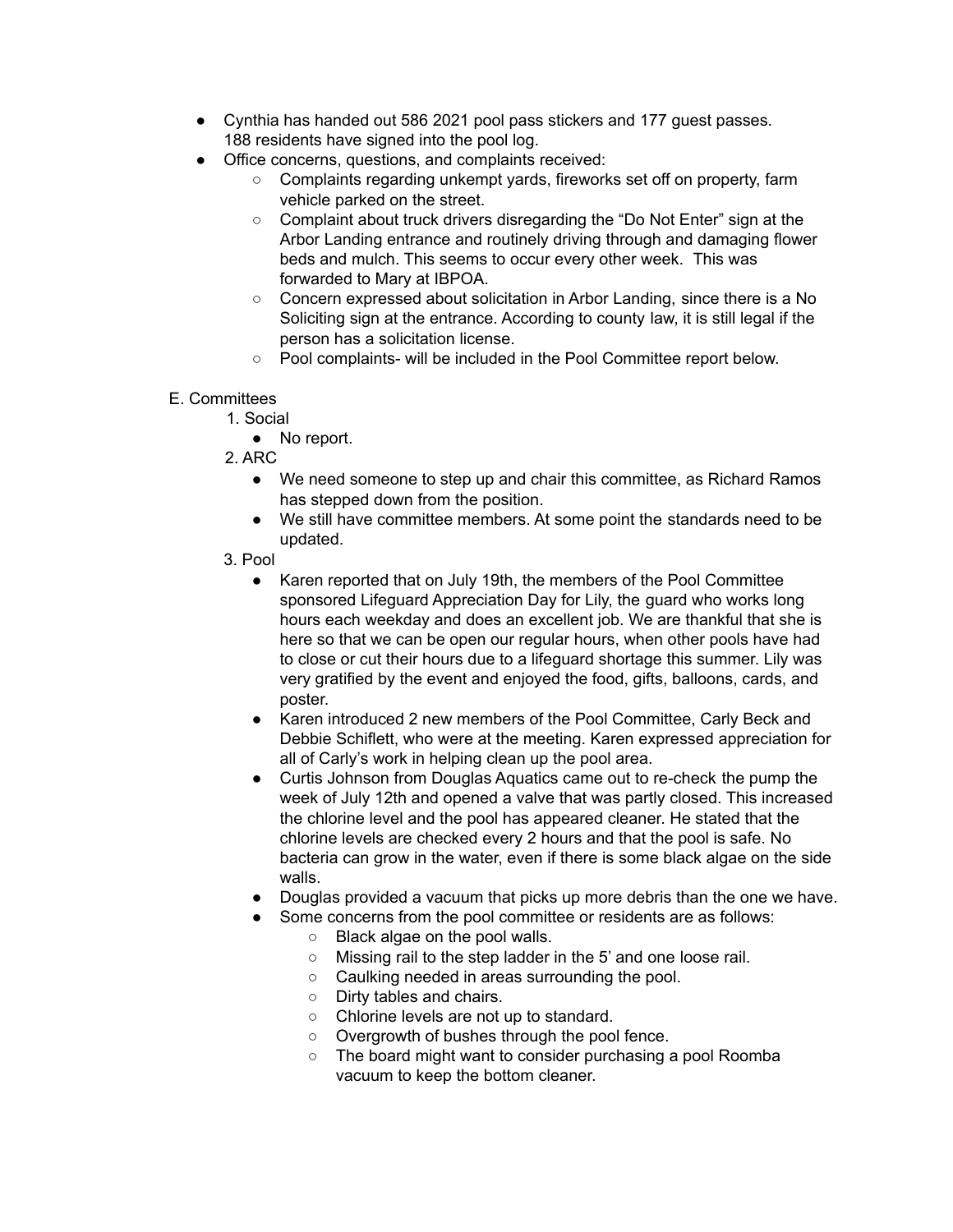- The two-sided pool display needs replacement with the posted pool rules.
- Pool passes were not being checked nor guest passes punched.
- The water fountain does not work.
- A rusty wrench is used to turn on the spigot.

NOTE: Douglas Aquatics will be contacted immediately regarding the problems of the low chlorine level, the black algae, the dirty furniture, and the missing rail. Grass Roots will be asked to trim the bushes that are growing through the pool fence. Pool passes are now being checked much better after a pool committee member provided a table beside the lifeguard stand for this purpose.

VI. Management – Tyler Grieve -Violations

- The state policy that Boards can meet and conduct business electronically during covid expired July 1st. So Tyler presented an Electronic Meeting Policy for the Board to vote on. Karen Cundiff moved to adopt it, Marvin Potts seconded the motion, and the motion carried unanimously.
- Tyler did a drive through inspection of the neighborhood today. He checked on concerns that had been called in to Cynthia at the office. Results: Lawns are not quite as nice as last month. Any violations are handled privately between the resident and the Board.

# VII. Old Business

- A. HVAC is being fixed as reported above. We will pay a \$500 deductible for a roughly \$10,000 expense.
- B. Clubhouse Rental Procedures will be discussed during tonight's executive session.
- C. Hanging Branches near Bel Arbor- Tyler will check on this.
- D. Pool Beautification- Top Gun has submitted an estimate for replacing the rotten posts.
- E. Dam- We are waiting to hear back from IBPOA about splitting the cost of repairing the walking bridge. Top Gun's estimate for this job was \$1,500.
- F. Clubhouse stairs- Top Gun has also given an estimate for fixing the frame that holds the bottom step, which is rotted out.

VIII. New Business

- A. ARC chairperson is needed
- B. ALHOA August Board Meeting
	- Paula Mines moved to skip the August meeting and meet again in September. Marvin seconded the motion and it passed.
- C. Clubhouse Furniture
	- The wheels have fallen off of two of the leather, rolling Clubhouse chairs. Iris Adams will order a set of new wheels and see if they fit. Cynthia will obtain quotes on chair repair.
- D. Cleaning Company Contract
	- The contract for our cleaning company will be up soon. They have submitted a bid to continue. Iris Adams said that they are doing OK, but perhaps we could find a better cleaning company. If anyone has a company to recommend, please contact Cynthia Ragsdale at the ALHOA office.
- IX. Members' Voice